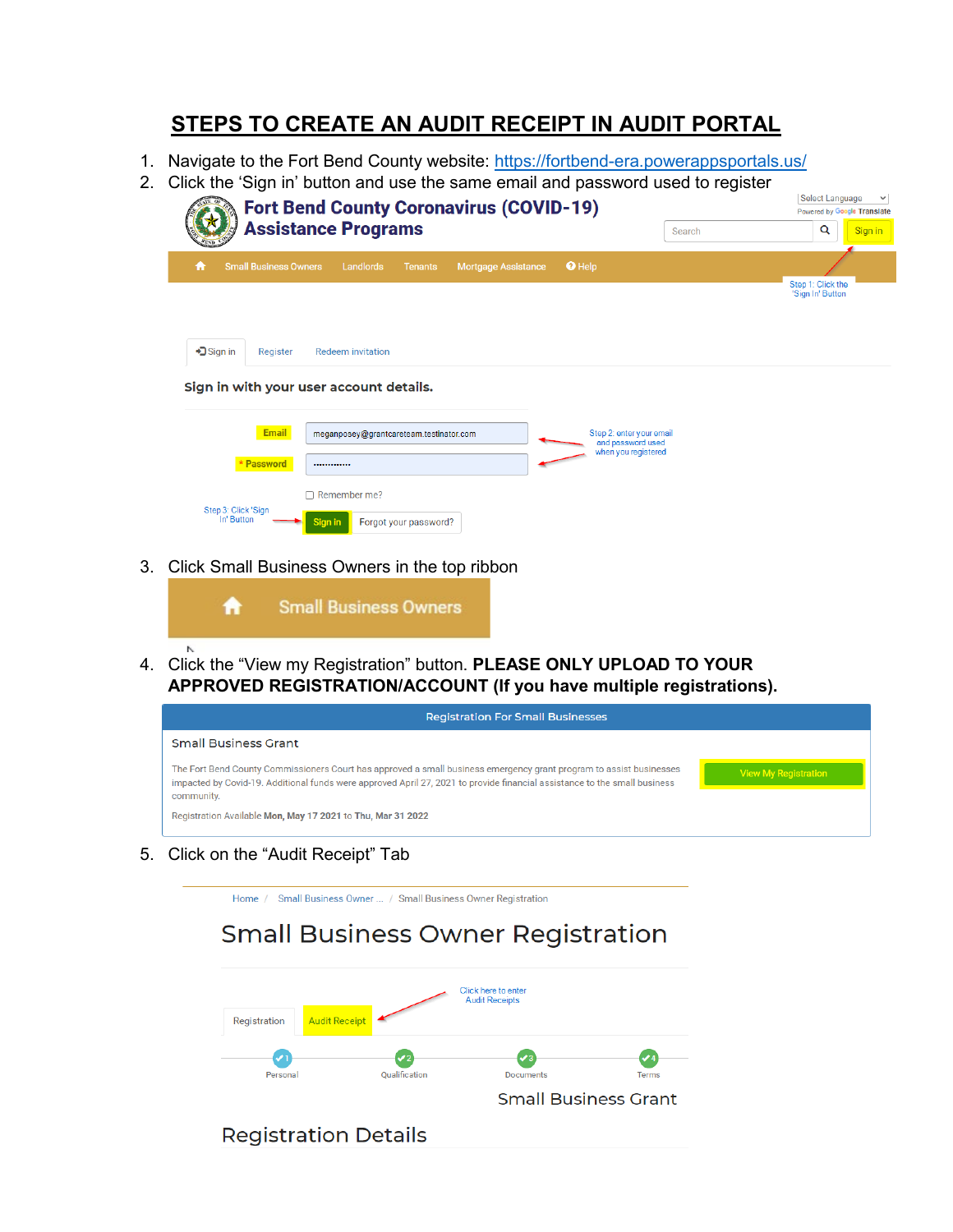# 6. Click the "Create" button

| Registration                     | <b>Audit Receipt</b> |                    |                                                          |
|----------------------------------|----------------------|--------------------|----------------------------------------------------------|
| <b>Audit Receipts</b>            |                      |                    | Click the '+Create' button to<br>create your first Audit |
| <b>Audit Receipt Status</b>      |                      |                    | Receipt                                                  |
| <b>New</b>                       |                      |                    |                                                          |
|                                  |                      |                    | <b>O</b> Create                                          |
| Category                         | Amount <sup>+</sup>  | <b>Description</b> | <b>Eligibility Status</b>                                |
|                                  |                      |                    |                                                          |
| There are no records to display. |                      |                    |                                                          |

- 7. Enter the amount of the receipt
- 8. Choose the Category of the receipt
	- a. Categories available:
		- i. Advertisement
			- ii. Lease/Mortgage
		- iii. Payroll
		- iv. PPE
- 9. Enter a detailed description of the receipt
- 10. Once complete, click the "Create Receipt" button
- 

# 11. You will now see this receipt as a line item in the Audit Receipt tab<br>Small Business Owner Registration - Audit Receipt

| Registration                | <b>Audit Receipt</b> |                    |                           |
|-----------------------------|----------------------|--------------------|---------------------------|
| <b>Audit Receipts</b>       |                      |                    |                           |
| <b>Audit Receipt Status</b> |                      |                    |                           |
| <b>New</b>                  |                      |                    |                           |
|                             |                      |                    | <b>O</b> Create           |
| <b>Category</b>             | Amount <sup>+</sup>  | <b>Description</b> | <b>Eligibility Status</b> |
| Advertisement               | \$500.00             | Sample             | $\checkmark$              |

12. Now that the receipt is added, you will need to add the corresponding documentation for this receipt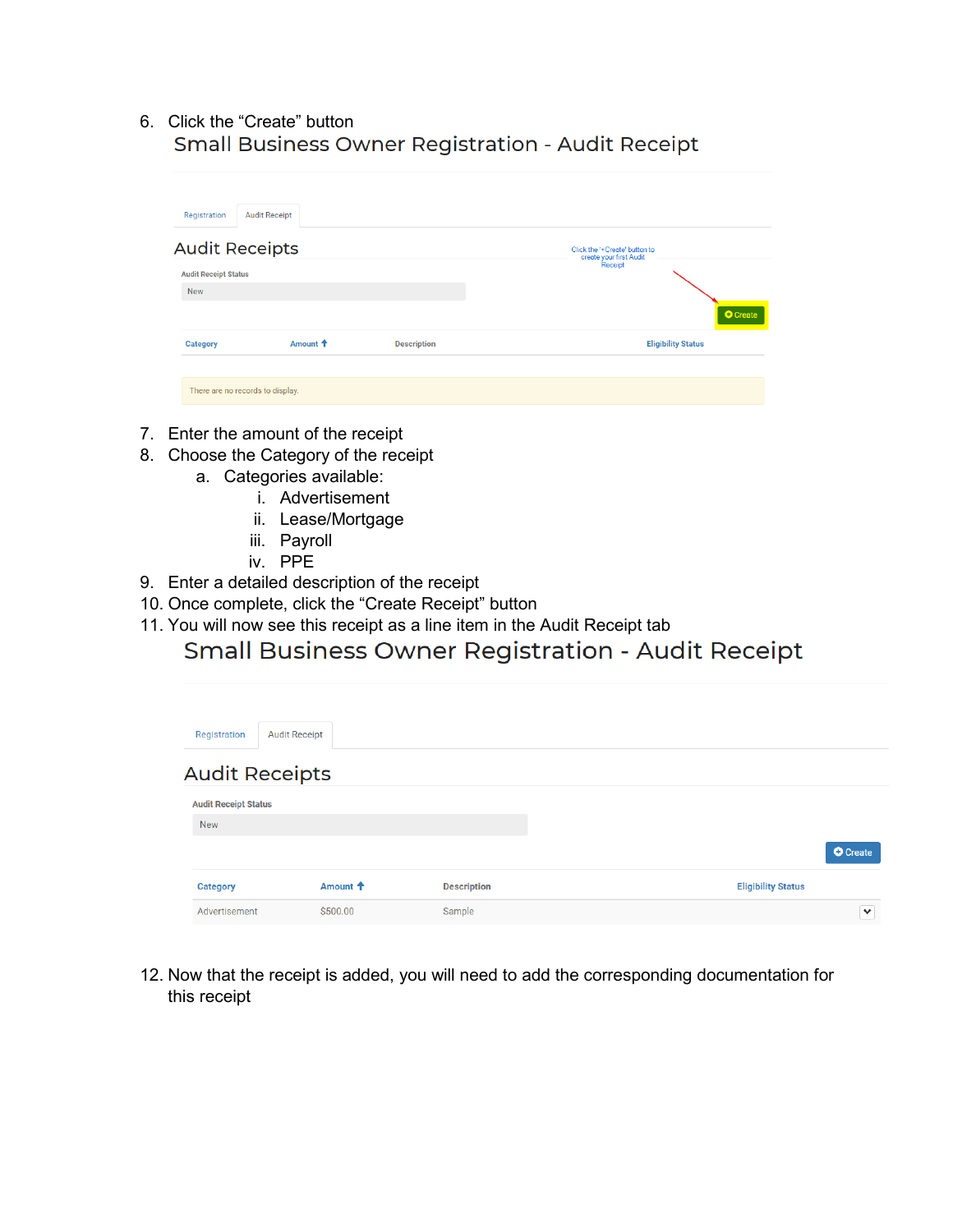13. Click the down caret next to the receipt you would like to add supporting documentation and click 'Edit'

| Registration                | <b>Audit Receipt</b>  |                    |                                                                 |
|-----------------------------|-----------------------|--------------------|-----------------------------------------------------------------|
|                             | <b>Audit Receipts</b> |                    |                                                                 |
| <b>Audit Receipt Status</b> |                       |                    |                                                                 |
| <b>New</b>                  |                       |                    | To add supporting<br>documentation, click the                   |
|                             |                       |                    | down caret next to the<br><b>O</b> Create<br>receipt.           |
| <b>Category</b>             | Amount <sup>+</sup>   | <b>Description</b> | <b>Eligibility Status</b>                                       |
| Advertisement               | \$500.00              | Sample             | $\overline{\phantom{a}}$                                        |
|                             |                       |                    | $G$ Edit<br>Then, click the "Edit"<br>button.<br><b>而Delete</b> |

Small Business Owner Registration - Audit Receipt

- 14. The specific receipt will open in a new window
- 15. Scroll down towards the bottom where you see the "Receipts" section

| General<br>Amount  |                    | Category                                        |              |
|--------------------|--------------------|-------------------------------------------------|--------------|
| $\hat{\mathsf{S}}$ | 500.00             | Advertisement                                   | $\checkmark$ |
|                    | <b>Description</b> |                                                 |              |
|                    |                    |                                                 |              |
|                    |                    | Scroll down to fully see the<br>Receipt Section |              |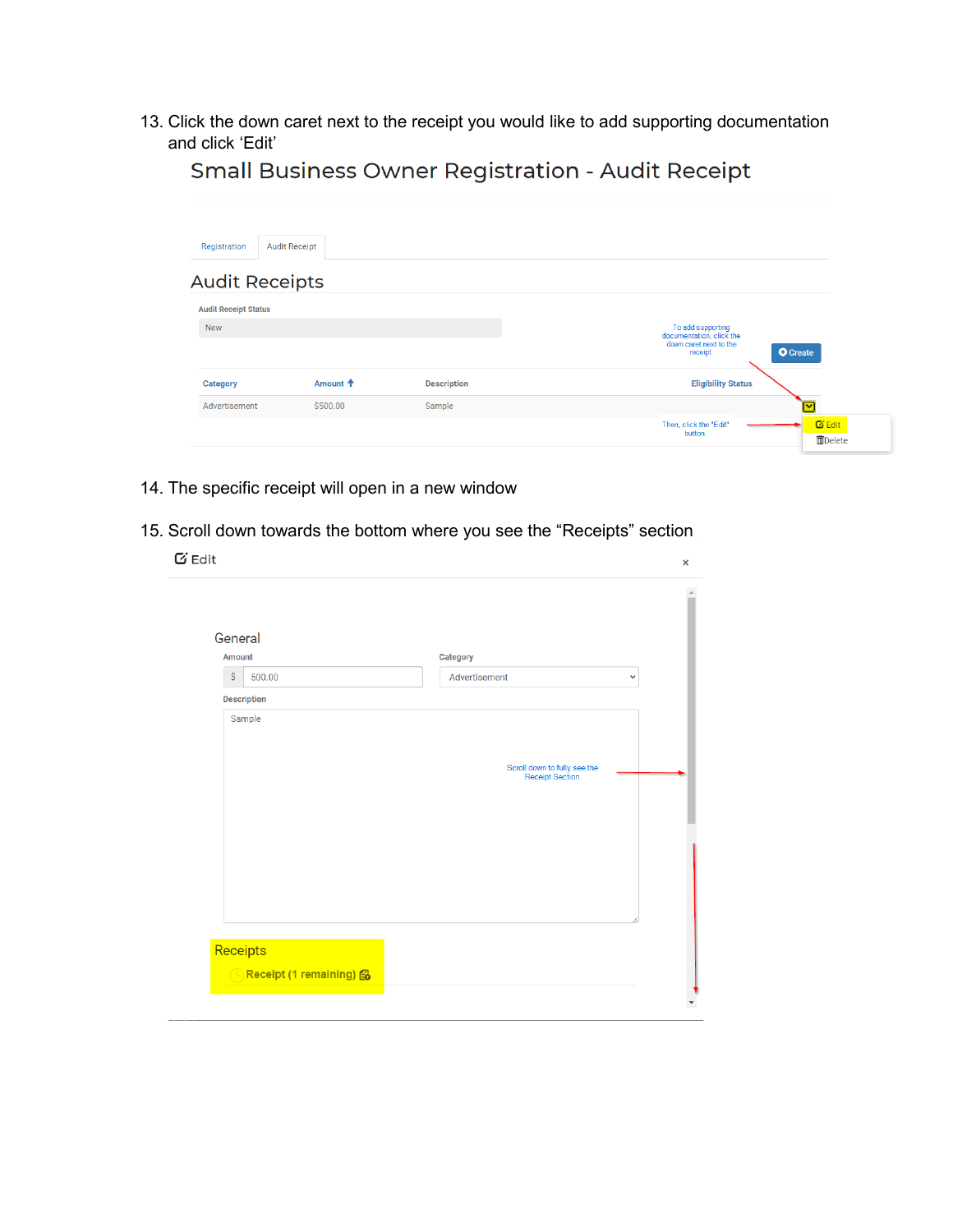|                       |                                                                    | 1. |
|-----------------------|--------------------------------------------------------------------|----|
| Receipts              |                                                                    |    |
| Receipt (1 remaining) |                                                                    |    |
|                       | Click here to add a<br>document to attach<br>to this Audit Receipt |    |
|                       |                                                                    |    |
|                       |                                                                    |    |
|                       |                                                                    |    |
|                       |                                                                    |    |
|                       |                                                                    |    |
|                       |                                                                    |    |
|                       |                                                                    |    |
|                       |                                                                    |    |
|                       |                                                                    |    |

16. Click the "Upload' button to upload a document

*Note: Please upload the PPP Certification to the portal, as well under "Payroll". For the amount, enter 0. For the Description, enter PPP Certification.*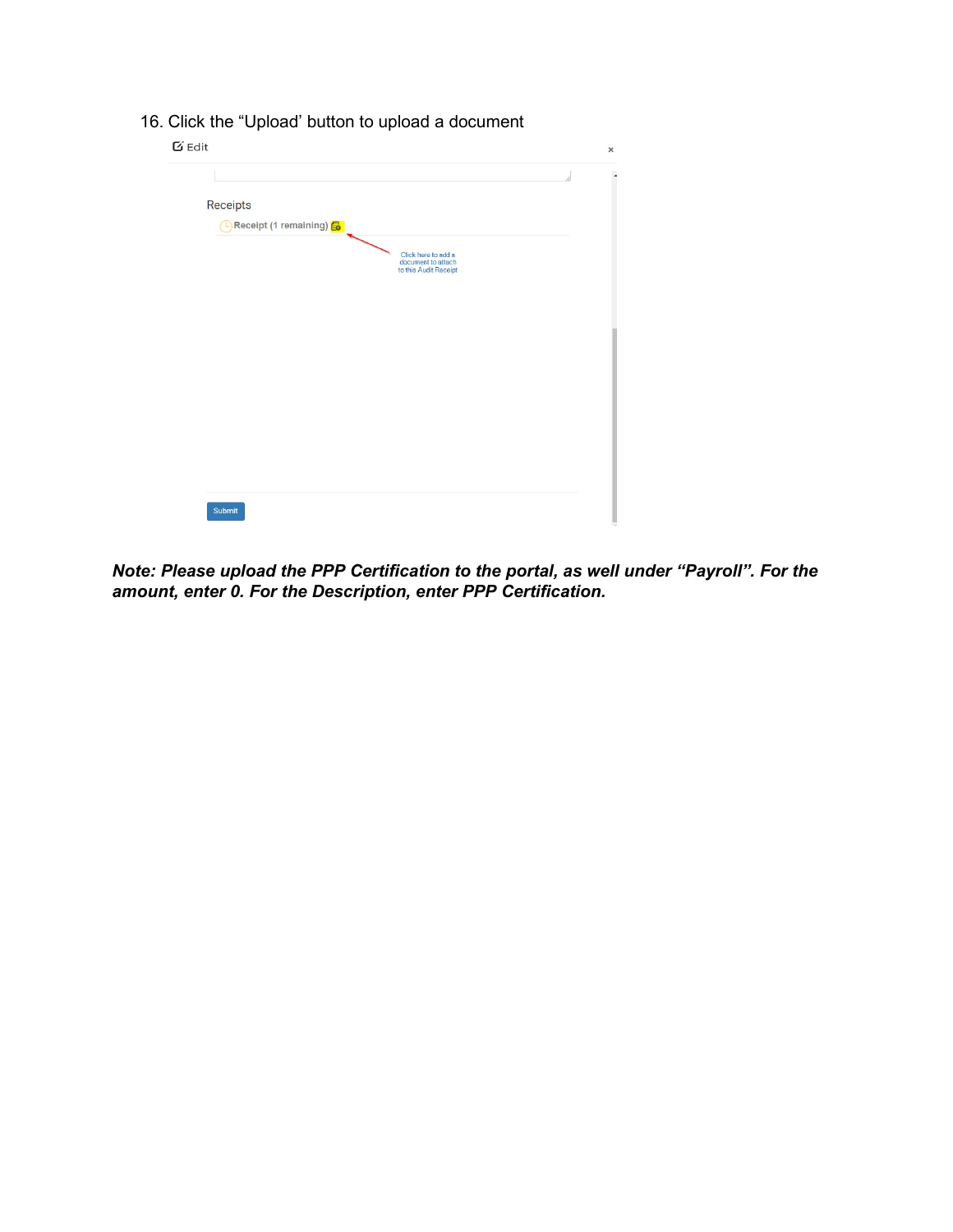#### 17. Choose file to upload

| $\blacksquare_i \ll \textsf{Doc} \rightarrow \textsf{Testing Upload Document}.$<br>Search Testing Upload Docu<br>$\leftarrow$<br>Q<br>Ō<br>$\rightarrow$<br>$\checkmark$<br><b>IEE</b><br>New folder<br>Organize $\blacktriangledown$<br>$\bullet$<br>ш<br>Testing Upload [<br>Date<br>Name<br>Status<br>ш.<br><b>BRD Backup</b><br>11/17/2021 10:17 AM<br>$\bullet$<br>Creative Cloud Fil<br>7818669582_9a71b56638_z<br>8/3/2021 10:54 AM<br>۰<br><b>ConeDrive - Person</b><br>disco-unicorn-dab-party-prints<br>8/3/2021 10:53 AM<br>۰<br>Attachments<br>HA-STICKERmock_large<br>8/3/2021 10:54 AM<br>۰<br><b>Desktop</b><br>software-testing-e1558619073557<br>8/3/2021 10:55 AM<br>۰<br>testing-trends-world-quality-report<br>8/3/2021 10:55 AM<br>$\bullet$<br><b>图 Documents</b><br><b>Time Keeping</b><br>$\blacksquare$ This PC<br>3D Objects<br><b>Desktop</b><br><b>ED</b> Documents<br>$\vee$ $\leq$<br>All Files<br>File name:<br>$\checkmark$<br>Open<br>Cancel | <b>Open</b> | X |  |
|-------------------------------------------------------------------------------------------------------------------------------------------------------------------------------------------------------------------------------------------------------------------------------------------------------------------------------------------------------------------------------------------------------------------------------------------------------------------------------------------------------------------------------------------------------------------------------------------------------------------------------------------------------------------------------------------------------------------------------------------------------------------------------------------------------------------------------------------------------------------------------------------------------------------------------------------------------------------------------|-------------|---|--|
|                                                                                                                                                                                                                                                                                                                                                                                                                                                                                                                                                                                                                                                                                                                                                                                                                                                                                                                                                                               |             |   |  |
|                                                                                                                                                                                                                                                                                                                                                                                                                                                                                                                                                                                                                                                                                                                                                                                                                                                                                                                                                                               |             |   |  |
|                                                                                                                                                                                                                                                                                                                                                                                                                                                                                                                                                                                                                                                                                                                                                                                                                                                                                                                                                                               |             |   |  |
|                                                                                                                                                                                                                                                                                                                                                                                                                                                                                                                                                                                                                                                                                                                                                                                                                                                                                                                                                                               |             |   |  |

- 18. After selecting the document to upload, provide the Sub-Document Type required for the Document Upload
	- a. What you choose should correspond with the Category you choose when uploading the receipt
	- b. Example: The category chosen for the Audit Receipt entered was for Advertisement. Therefore, my Sub-Document Type should be Advertisement as well.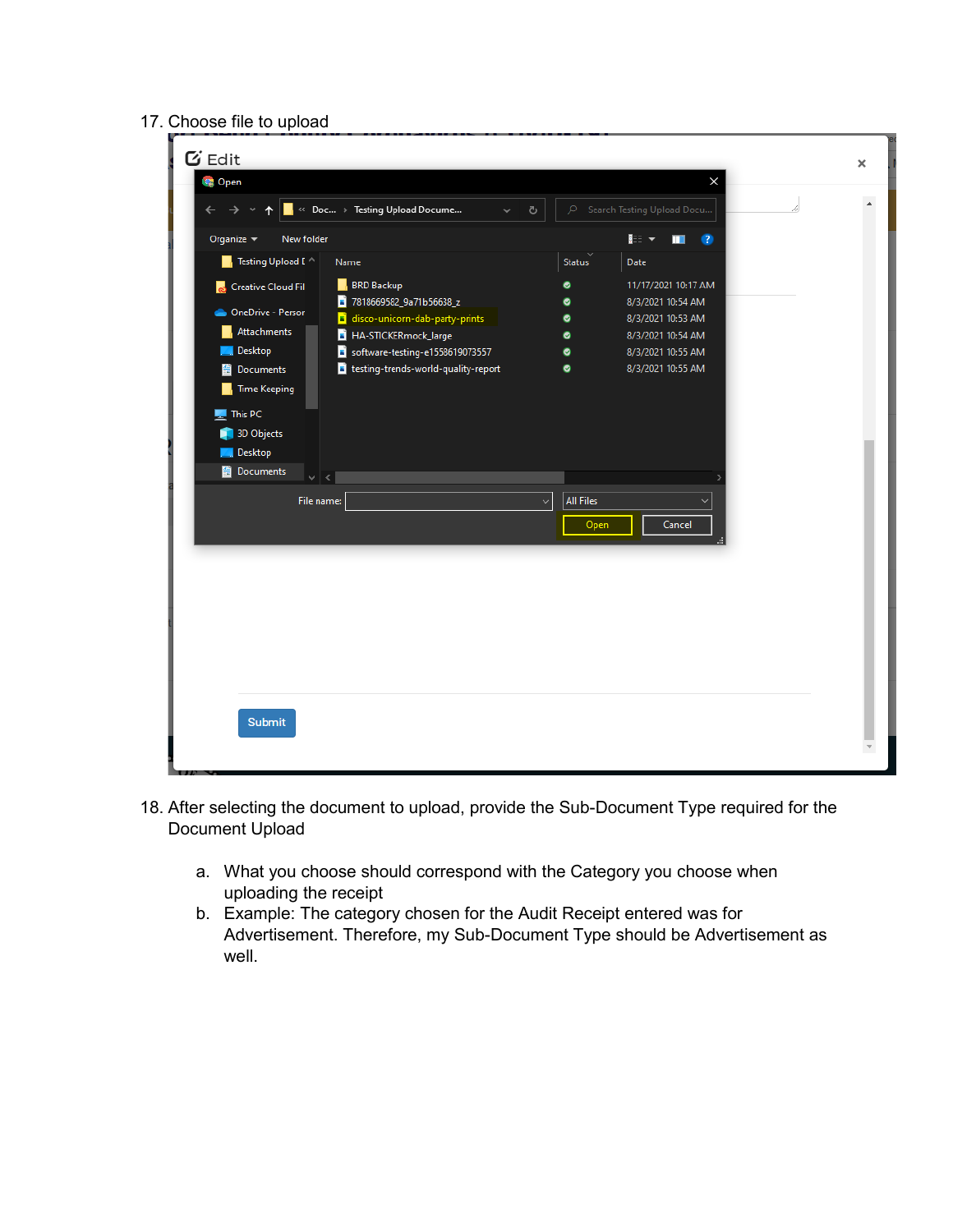### 19. Click the "Upload" button

| $G$ Edit                            |                                                                                                                                                                                                                | $\pmb{\times}$ |
|-------------------------------------|----------------------------------------------------------------------------------------------------------------------------------------------------------------------------------------------------------------|----------------|
| Receipts<br>Receipt (1 remaining) 6 | <b>Document Upload</b><br>Document Name (Type .jpg)<br>undefined_AUDIT_RECEIPT_ADVERTISEMENT_153713<br>Document Type: Receipt<br>Sub Document Type:<br>Advertisement<br>$\check{ }$<br>Cancel<br><b>Upload</b> |                |
| <b>Submit</b>                       | Click here to upload the<br>corresponding<br>documentation to the Audit<br>Receipt                                                                                                                             |                |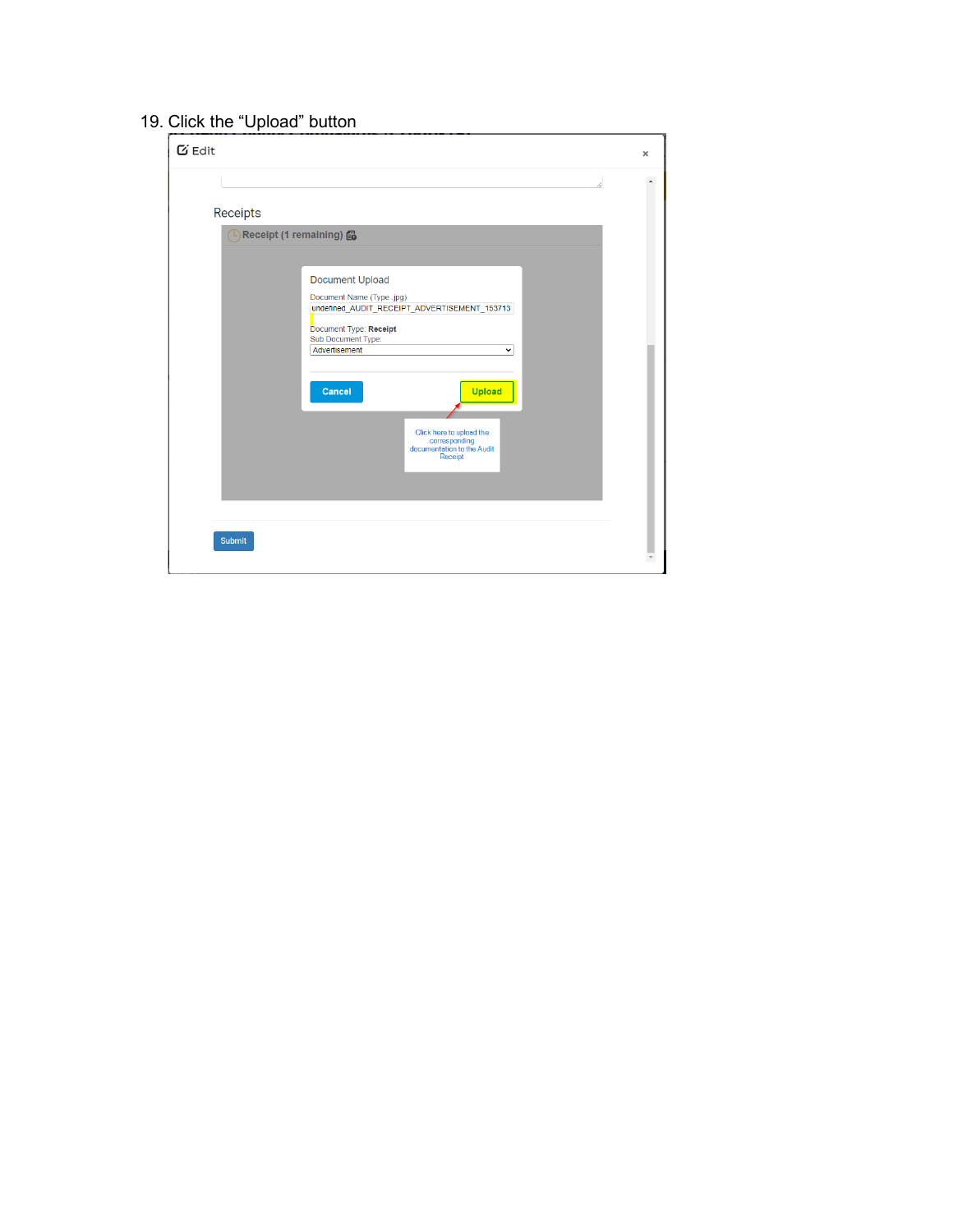